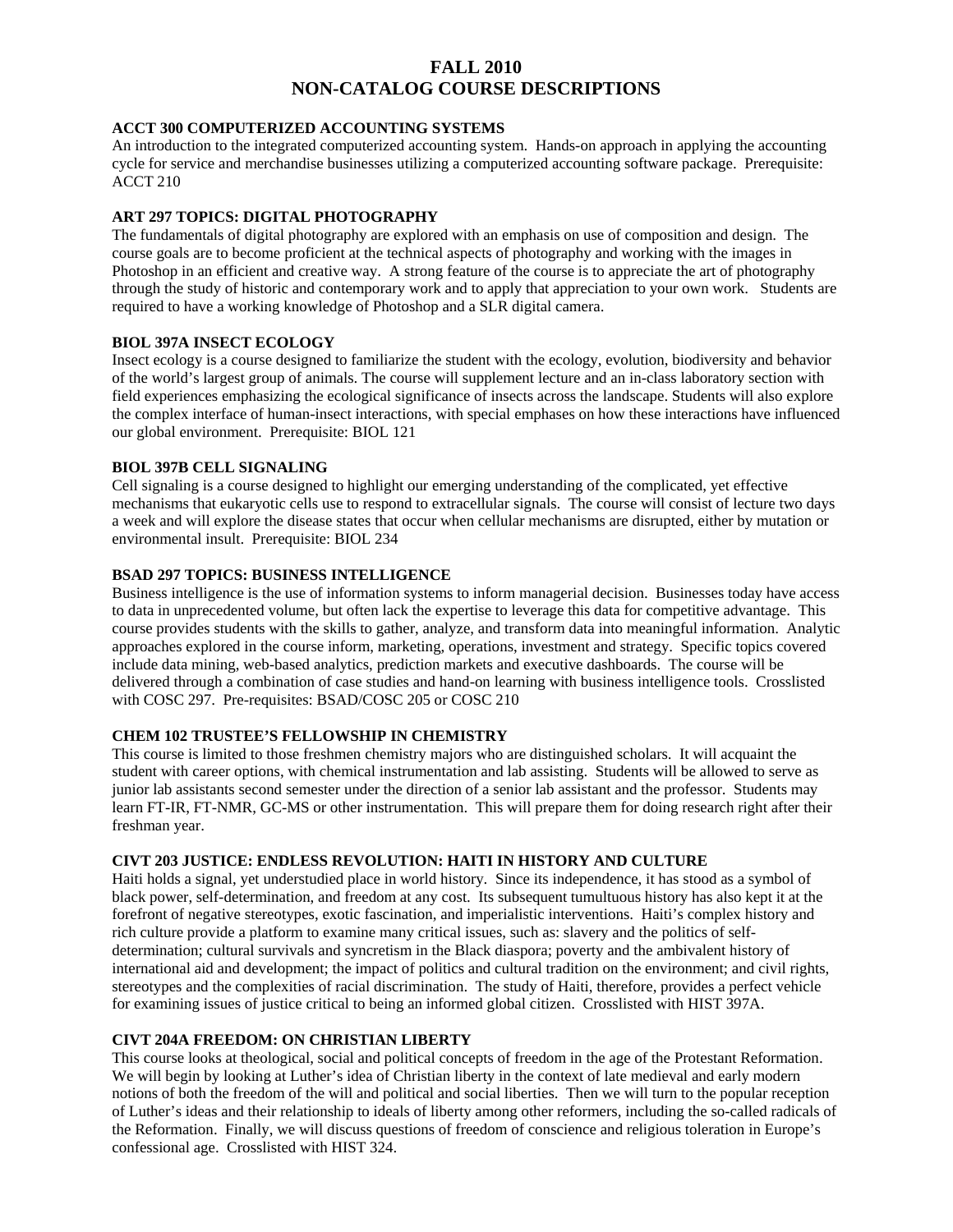### **CIVT 204B FREEDOM: THE POWER OF LANGUAGE**

What does it mean to speak? To write? To communicate with others? This course will examine an ability we usually take for granted – language – and explore how language can both enable and restrict individual and social freedom. At an individual level, we will study how people first acquire language as infants, and what happens when language cannot be acquired (e.g., autism), is lost (e.g., brain damage), or becomes inert (e.g., moving to a new country). At a societal level, we will study historical instances where language has been used for domination (or for resisting such domination), and also consider how broadly language shapes human culture and development: Can we ever truly be "free" if our thoughts and worldview are contained by our language? To what extent can language help us create new realities, new freedoms?

## **COSC 297 TOPICS: BUSINESS INTELLIGENCE See BSAD 297**

#### **ECON 297 TOPICS: ECONOMIC GEOGRAPHY**

This course will examine the distribution of economic activity around the world using basic geographic and economic concepts and tools. It will explore underlying causes and implications of observed geographic distributions using simple theories and models along with numerical illustrations and comparisons. Topics examined will include economic systems, population and migration, resources and agriculture, manufacturing, service industries, urbanization, trade, and development.

#### **EDUC 197 TOPICS: CLASSROOM MANAGEMENT**

This course will provide students with an overview of the principles of effective classroom management and strategies to promote positive relationships, cooperation, and purposeful learning.

#### **EDUC 397/597 TOPICS: FOUNDATIONS OF ENL**

This course provides students with an overview of the knowledge, skills, and competencies needed to meet the needs of English Language Learners in today's classrooms and provides the foundation for further study.

#### **EXSC 397A TOPICS: STRENGTH AND CONDITIONING CERTIFICATION PREP**

This course is designed to provide a comprehensive overview of strength and conditioning. Emphasis is placed on the exercise sciences, nutrition, exercise technique, program design, organization and administration. Additionally, students who take the course will be prepared to take the certification exam to be certified as a Certified Strength and Conditioning Specialist (CSCS). NOTE: Open to Juniors and Seniors.

#### **EXSC 397B TOPICS: EXERCISE MOTIVATION**

This course will acquaint students with the theory and techniques for motivating behavior change. Content will focus on the applications for motivation in physical activity as it applies to health, fitness, rehabilitation and performance.

# **HIST 397 TOPICS: ENDLESS REVOLUTION: HAITI IN HISTORY AND CULTURE**

See CIVT 203A

## **MDFL 397 TOPICS: THE GERMAN SONG**

This course examines the German song from its beginnings through the  $20<sup>th</sup>$  century. Special attention is paid to those songs that have established themselves as being characteristically German, such as the folk song and the German Lied of the  $19<sup>th</sup>$  century. Song lyrics and recordings will be used to illustrate linguistic features of the German language as well as the historical events they express and describe. This is an advanced course and is taught in German. Prerequisite: MDFL 231

## **MDFL 397A TOPICS: LATIN AMERICAN CULTURE & CIVILIZATION**

A study of the social, cultural, and political influences that have shaped present-day Latin America. Includes geography and a survey of Latin American history. Conducted in Spanish. Prerequistie: MDFL 281

## **PHIL 297 ETHICS OF FOOD**

All human action expresses ethical values and eating is no exception. Ethical values are expressed in what we choose to eat, how we organize food production, and how we control food distribution. This course will help us recognize and wrestle with these values through an investigation of the ethical issues involved in genetically modified foods, organic farming, vegetarianism, the local foods movement, supermarket and fast food retailing, global agricultural production and trade (including fair trade, free trade, agricultural subsidies, etc.), global malnutrition and food shortages, and the interrelatedness of many of these issues.